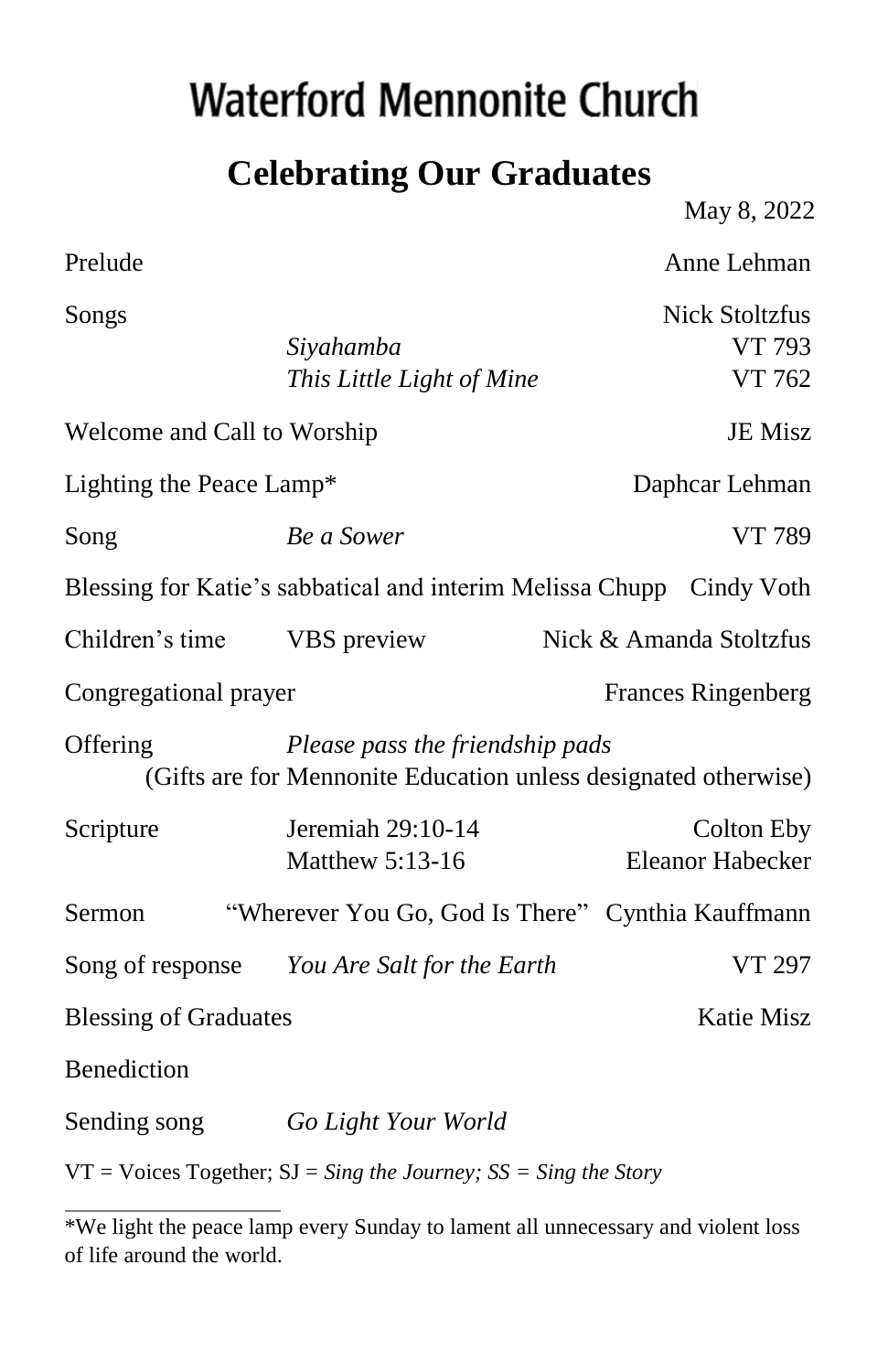#### **Prayers for Brothers and Sisters**

*Leon Farmwald,* who celebrates his 90<sup>th</sup> birthday on Friday the 13<sup>th</sup>, for God's grace and joy to be poured out on him. Join in his celebration by signing a card for him at the table in the foyer.

We pray for the *churches in Colombia* that they may be instruments of peace, justice, and reconciliation amidst violence, inequality, and corruption.

*Agape Class* on retreat together at Amigo Centre.

Thank God that *Maple River Mennonite Church* in Brutus, Mich., has a new pastor and for this time of transitions and new beginnings.

This week we remember in prayer young adult *Carter Stoltzfus* who is a first year student at Grace College.

Mennonite Mission Network worker in Mongolia, *Laura Schlabach,* requests prayer for wisdom and unity of purpose at the JCS International's general assembly and board meetings this month.

#### **Welcome Guests**

We are glad to have you join us in worship today. If you have young children, there are sermon boards for children outside the sanctuary doors; please pick one up as you enter. Large print copies of the hymnal and hearing aid systems are available from the ushers. We invite you to stay for our nurture hour. Look for the welcome brochure on the front table in the foyer.

| <b>Pastoral Team</b>                                         | <b>Phone</b>     | Email                      |
|--------------------------------------------------------------|------------------|----------------------------|
| Cindy Voth, Team Leader                                      | 536-4816         | cindy@waterfordchurch.org  |
| Katie Misz, Family Life                                      | $(260)$ 214-4180 | katie@waterfordchurch.org  |
| Deron Bergstresser, Senior<br>Ministries                     | 350-9278         | deron@waterfordchurch.org  |
| Frances Ringenberg, Interim Pastor                           | 621-2676         | mfrancesvr@gmail.com       |
| Janet Shoemaker, Coordinator of<br>Administrative Ministries | 971-1566         | office@waterfordchurch.org |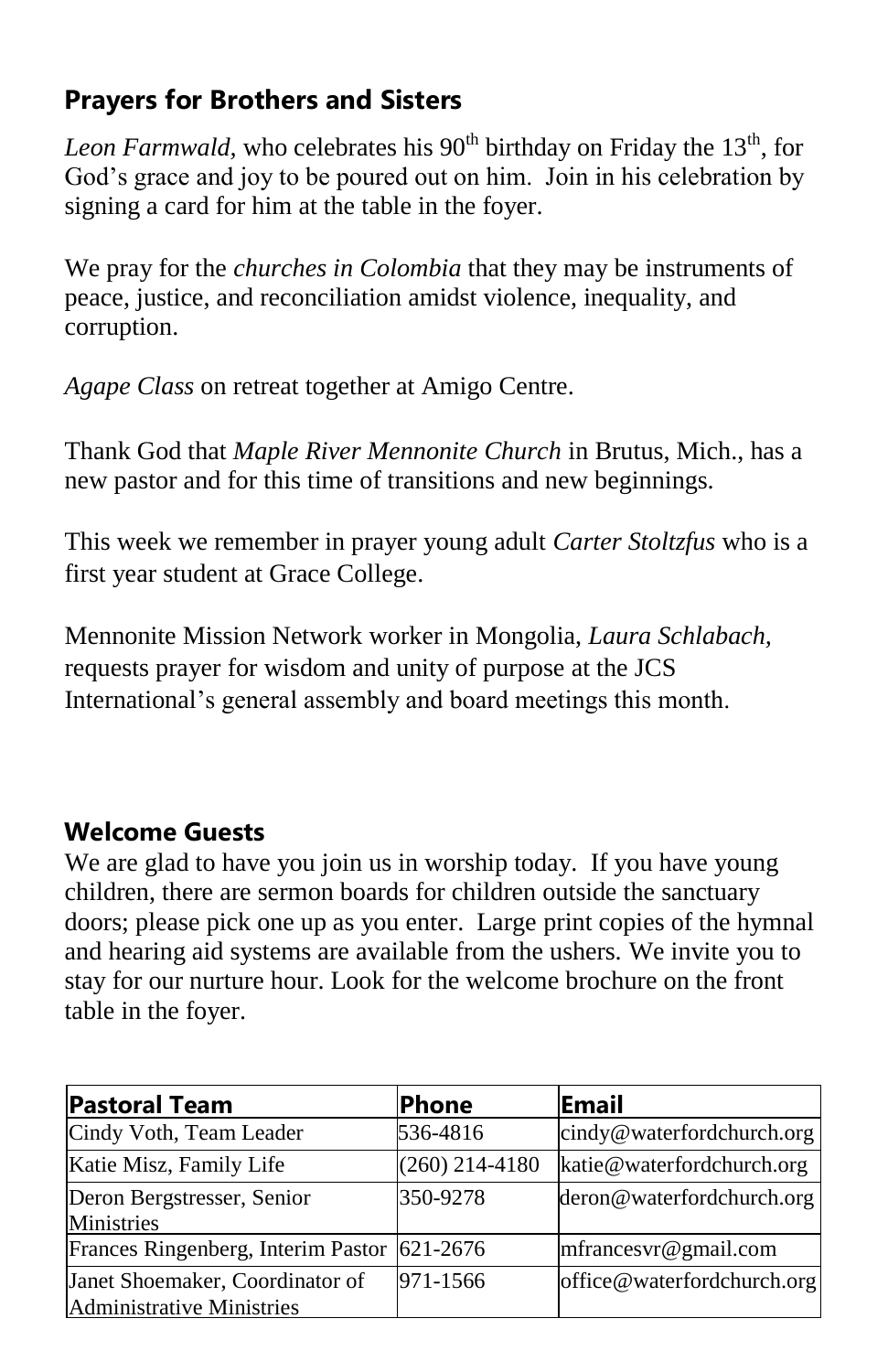### **Lindsey Daniels**

 After graduation, I plan on getting a job and working for the summer, then attending IU Bloomington in the fall. I plan to major in either Film Production or Elementary Education and minor in Korean. I hope to study abroad in South Korea. After college, I want to adopt some cats or be a foster home for them.



 I would like to thank the congregation for all the support and graciousness

throughout the years. I also want to thank you for the opportunity to be in the MYF Worship Band and to help with Bible School.

#### **Joel Graber**



 After graduating from Bethany Christian Schools, I will spend the summer working. This coming fall I will be attending Bradley University in Peoria, Illinois to study Interactive Media with a major in Game Art /Game Design and minor in User Experience.

 I'd like to thank the Waterford congregation for all the ways they have supported me over the past ten years

since I have been at Waterford. I would appreciate your continued prayers as I go to college.